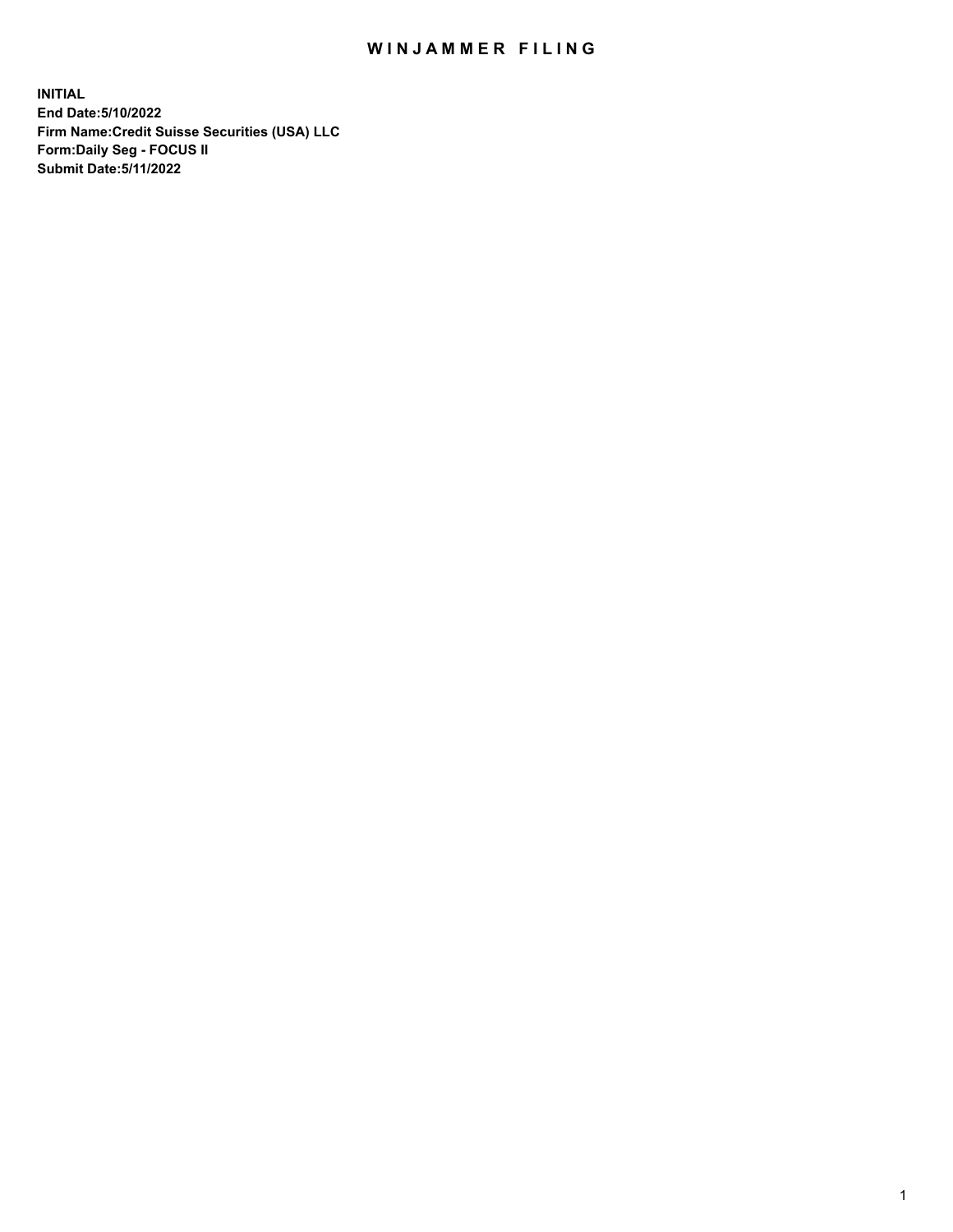**INITIAL End Date:5/10/2022** 

## **Firm Name:Credit Suisse Securities (USA) LLC Form:Daily Seg - FOCUS II Submit Date:5/11/2022**

### **Daily Segregation - Cover Page**

| Name of Company                                                                                                                                                                                                                                                                                                                | <b>Credit Suisse Securities (USA)</b><br><b>LLC</b>              |
|--------------------------------------------------------------------------------------------------------------------------------------------------------------------------------------------------------------------------------------------------------------------------------------------------------------------------------|------------------------------------------------------------------|
| <b>Contact Name</b>                                                                                                                                                                                                                                                                                                            | <b>Alexander Baptiste</b>                                        |
| <b>Contact Phone Number</b>                                                                                                                                                                                                                                                                                                    | 919-994-6223                                                     |
| <b>Contact Email Address</b>                                                                                                                                                                                                                                                                                                   | alexander.baptiste@credit-suiss<br>e.com                         |
| FCM's Customer Segregated Funds Residual Interest Target (choose one):<br>a. Minimum dollar amount: ; or<br>b. Minimum percentage of customer segregated funds required:% ; or<br>c. Dollar amount range between: and; or<br>d. Percentage range of customer segregated funds required between:% and%.                         | $\frac{\frac{0}{5}}{\frac{0}{0}}$<br>0 <sub>0</sub>              |
| FCM's Customer Secured Amount Funds Residual Interest Target (choose one):<br>a. Minimum dollar amount: ; or<br>b. Minimum percentage of customer secured funds required:% ; or<br>c. Dollar amount range between: and; or<br>d. Percentage range of customer secured funds required between:% and%.                           | $\frac{0}{5}$<br>$\underline{0} \underline{0}$<br>0 <sub>0</sub> |
| FCM's Cleared Swaps Customer Collateral Residual Interest Target (choose one):<br>a. Minimum dollar amount: ; or<br>b. Minimum percentage of cleared swaps customer collateral required:% ; or<br>c. Dollar amount range between: and; or<br>d. Percentage range of cleared swaps customer collateral required between:% and%. | $\frac{0}{5}$<br>0 <sub>0</sub><br>0 <sub>0</sub>                |

Attach supporting documents CH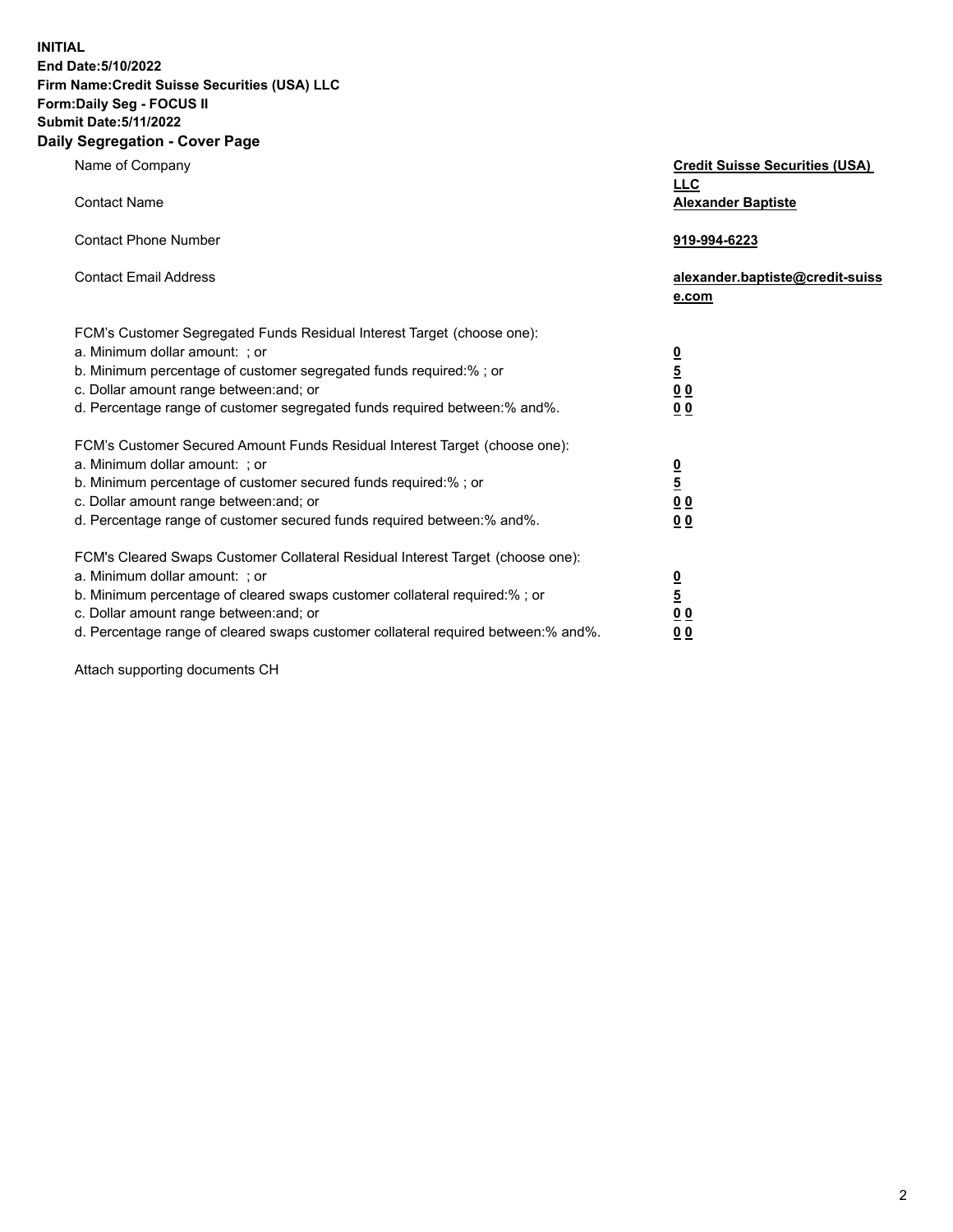#### **INITIAL End Date:5/10/2022 Firm Name:Credit Suisse Securities (USA) LLC Form:Daily Seg - FOCUS II Submit Date:5/11/2022**

### **Daily Segregation - Secured Amounts**

|     | Foreign Futures and Foreign Options Secured Amounts                                         |                                  |
|-----|---------------------------------------------------------------------------------------------|----------------------------------|
|     | Amount required to be set aside pursuant to law, rule or regulation of a foreign            | $0$ [7305]                       |
|     | government or a rule of a self-regulatory organization authorized thereunder                |                                  |
| 1.  | Net ledger balance - Foreign Futures and Foreign Option Trading - All Customers             |                                  |
|     | A. Cash                                                                                     | 2,960,323,673 [7315]             |
|     | B. Securities (at market)                                                                   | 9,924,372 [7317]                 |
| 2.  | Net unrealized profit (loss) in open futures contracts traded on a foreign board of trade   | -1,725,259,556 [7325]            |
| 3.  | Exchange traded options                                                                     |                                  |
|     | a. Market value of open option contracts purchased on a foreign board of trade              | 178,724 [7335]                   |
|     | b. Market value of open contracts granted (sold) on a foreign board of trade                | -195,766 [7337]                  |
| 4.  | Net equity (deficit) (add lines 1. 2. and 3.)                                               | 1,244,971,447 [7345]             |
| 5.  |                                                                                             |                                  |
|     | Account liquidating to a deficit and account with a debit balances - gross amount           | 6,448,562 [7351]                 |
|     | Less: amount offset by customer owned securities                                            | -6,347,558 [7352] 101,004 [7354] |
| 6.  | Amount required to be set aside as the secured amount - Net Liquidating Equity              | 1,245,072,451 [7355]             |
|     | Method (add lines 4 and 5)                                                                  |                                  |
| 7.  | Greater of amount required to be set aside pursuant to foreign jurisdiction (above) or line | 1,245,072,450 [7360]             |
|     | 6.                                                                                          |                                  |
|     | FUNDS DEPOSITED IN SEPARATE REGULATION 30.7 ACCOUNTS                                        |                                  |
| 1.  | Cash in banks                                                                               |                                  |
|     | A. Banks located in the United States                                                       | 26,494,280 [7500]                |
|     | B. Other banks qualified under Regulation 30.7                                              | 252,467,084 [7520] 278,961,364   |
|     |                                                                                             | [7530]                           |
| 2.  | Securities                                                                                  |                                  |
|     | A. In safekeeping with banks located in the United States                                   | 9,924,372 [7540]                 |
|     | B. In safekeeping with other banks qualified under Regulation 30.7                          | 0 [7560] 9,924,372 [7570]        |
| 3.  | Equities with registered futures commission merchants                                       |                                  |
|     | A. Cash                                                                                     | $0$ [7580]                       |
|     | <b>B.</b> Securities                                                                        | $0$ [7590]                       |
|     | C. Unrealized gain (loss) on open futures contracts                                         | $0$ [7600]                       |
|     | D. Value of long option contracts                                                           | $0$ [7610]                       |
|     | E. Value of short option contracts                                                          | 0 [7615] 0 [7620]                |
| 4.  | Amounts held by clearing organizations of foreign boards of trade                           |                                  |
|     | A. Cash                                                                                     | $0$ [7640]                       |
|     | <b>B.</b> Securities                                                                        | $0$ [7650]                       |
|     | C. Amount due to (from) clearing organization - daily variation                             | $0$ [7660]                       |
|     | D. Value of long option contracts                                                           | $0$ [7670]                       |
|     | E. Value of short option contracts                                                          | 0 [7675] 0 [7680]                |
| 5.  | Amounts held by members of foreign boards of trade                                          |                                  |
|     |                                                                                             |                                  |
|     | A. Cash                                                                                     | 2,993,090,286 [7700]             |
|     | <b>B.</b> Securities                                                                        | $0$ [7710]                       |
|     | C. Unrealized gain (loss) on open futures contracts                                         | -1,802,619,440 [7720]            |
|     | D. Value of long option contracts                                                           | 178,724 [7730]                   |
|     | E. Value of short option contracts                                                          | -195,766 [7735] 1,190,453,804    |
|     |                                                                                             | [7740]                           |
| 6.  | Amounts with other depositories designated by a foreign board of trade                      | $0$ [7760]                       |
| 7.  | Segregated funds on hand                                                                    | $0$ [7765]                       |
| 8.  | Total funds in separate section 30.7 accounts                                               | 1,479,339,540 [7770]             |
| 9.  | Excess (deficiency) Set Aside for Secured Amount (subtract line 7 Secured Statement         | 234,267,090 [7380]               |
|     | Page 1 from Line 8)                                                                         |                                  |
| 10. | Management Target Amount for Excess funds in separate section 30.7 accounts                 | 62,253,622 [7780]                |
| 11. | Excess (deficiency) funds in separate 30.7 accounts over (under) Management Target          | 172,013,468 [7785]               |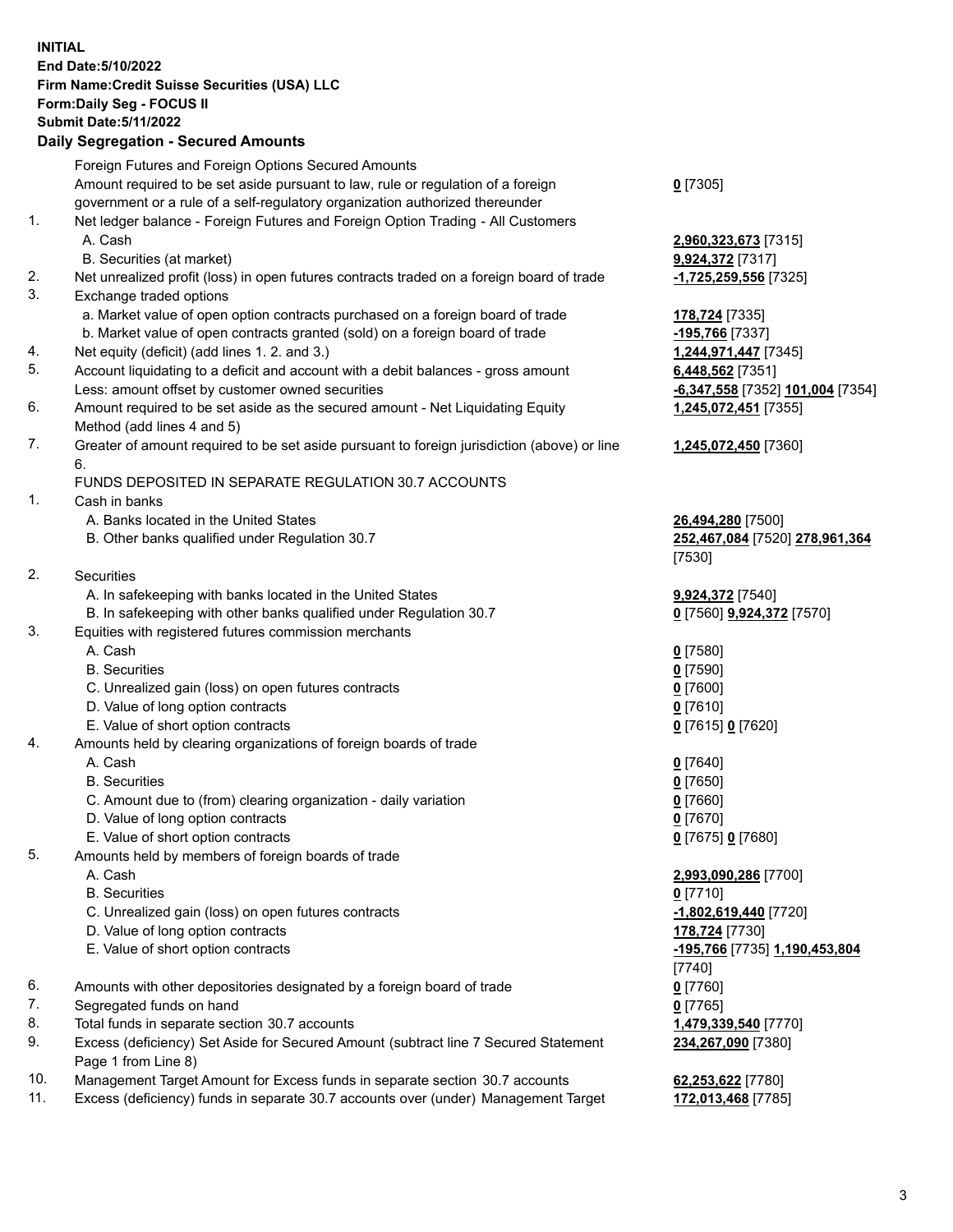|     | <b>INITIAL</b>                                                                      |                              |
|-----|-------------------------------------------------------------------------------------|------------------------------|
|     | End Date: 5/10/2022                                                                 |                              |
|     | Firm Name: Credit Suisse Securities (USA) LLC                                       |                              |
|     | Form: Daily Seg - FOCUS II                                                          |                              |
|     | <b>Submit Date: 5/11/2022</b>                                                       |                              |
|     | Daily Segregation - Segregation Statement                                           |                              |
|     | SEGREGATION REQUIREMENTS(Section 4d(2) of the CEAct)                                |                              |
| 1.  | Net ledger balance                                                                  |                              |
|     | A. Cash                                                                             | 267,244,961 [7010]           |
|     | B. Securities (at market)                                                           | 143,009,378 [7020]           |
| 2.  | Net unrealized profit (loss) in open futures contracts traded on a contract market  | -55,318,868 [7030]           |
| 3.  | Exchange traded options                                                             |                              |
|     | A. Add market value of open option contracts purchased on a contract market         | 19,763,042 [7032]            |
|     | B. Deduct market value of open option contracts granted (sold) on a contract market | -21,308,088 [7033]           |
| 4.  | Net equity (deficit) (add lines 1, 2 and 3)                                         | 353,390,425 [7040]           |
| 5.  | Accounts liquidating to a deficit and accounts with                                 |                              |
|     | debit balances - gross amount                                                       | 1,618,451 [7045]             |
|     | Less: amount offset by customer securities                                          | -1,618,133 [7047] 318 [7050] |
| 6.  | Amount required to be segregated (add lines 4 and 5)                                | 353,390,743 [7060]           |
|     | FUNDS IN SEGREGATED ACCOUNTS                                                        |                              |
| 7.  | Deposited in segregated funds bank accounts                                         |                              |
|     | A. Cash                                                                             | 95,023,522 [7070]            |
|     | B. Securities representing investments of customers' funds (at market)              | $0$ [7080]                   |
|     | C. Securities held for particular customers or option customers in lieu of cash (at | 142,143,548 [7090]           |
|     | market)                                                                             |                              |
| 8.  | Margins on deposit with derivatives clearing organizations of contract markets      |                              |
|     | A. Cash                                                                             | 319,502,691 [7100]           |
|     | B. Securities representing investments of customers' funds (at market)              | $0$ [7110]                   |
|     | C. Securities held for particular customers or option customers in lieu of cash (at | 865,830 [7120]               |
|     | market)                                                                             |                              |
| 9.  | Net settlement from (to) derivatives clearing organizations of contract markets     | 2,919,798 [7130]             |
| 10. | Exchange traded options                                                             |                              |
|     | A. Value of open long option contracts                                              | 19,763,042 [7132]            |
|     | B. Value of open short option contracts                                             | -21,308,088 [7133]           |
| 11. | Net equities with other FCMs                                                        |                              |
|     | A. Net liquidating equity                                                           | 168,769 [7140]               |
|     | B. Securities representing investments of customers' funds (at market)              | $0$ [7160]                   |
|     | C. Securities held for particular customers or option customers in lieu of cash (at | $0$ [7170]                   |
|     | market)                                                                             |                              |
| 12. | Segregated funds on hand                                                            | $0$ [7150]                   |
| 13. | Total amount in segregation (add lines 7 through 12)                                | 559,079,112 [7180]           |
| 14. | Excess (deficiency) funds in segregation (subtract line 6 from line 13)             | 205,688,369 [7190]           |
| 15. | Management Target Amount for Excess funds in segregation                            | 17,669,537 [7194]            |
| 16. | Excess (deficiency) funds in segregation over (under) Management Target Amount      | 188,018,832 [7198]           |
|     | <b>Excess</b>                                                                       |                              |